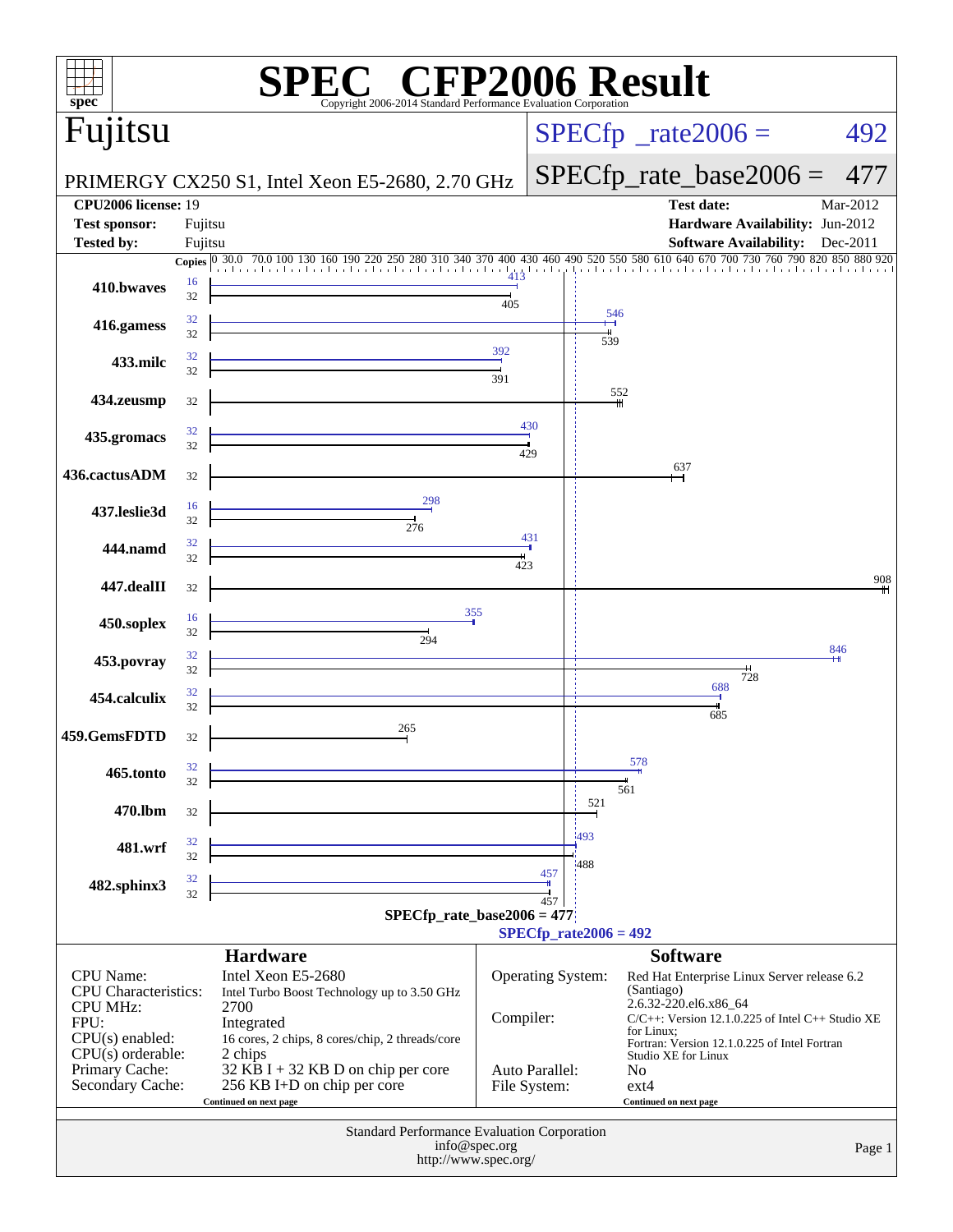

# **[SPEC CFP2006 Result](http://www.spec.org/auto/cpu2006/Docs/result-fields.html#SPECCFP2006Result)**

## Fujitsu

#### $SPECTp_rate2006 = 492$

[Base Pointers:](http://www.spec.org/auto/cpu2006/Docs/result-fields.html#BasePointers) 32/64-bit<br>Peak Pointers: 32/64-bit

[Other Software:](http://www.spec.org/auto/cpu2006/Docs/result-fields.html#OtherSoftware) None

[Peak Pointers:](http://www.spec.org/auto/cpu2006/Docs/result-fields.html#PeakPointers)

PRIMERGY CX250 S1, Intel Xeon E5-2680, 2.70 GHz

[SPECfp\\_rate\\_base2006 =](http://www.spec.org/auto/cpu2006/Docs/result-fields.html#SPECfpratebase2006) 477

**[CPU2006 license:](http://www.spec.org/auto/cpu2006/Docs/result-fields.html#CPU2006license)** 19 **[Test date:](http://www.spec.org/auto/cpu2006/Docs/result-fields.html#Testdate)** Mar-2012 **[Test sponsor:](http://www.spec.org/auto/cpu2006/Docs/result-fields.html#Testsponsor)** Fujitsu **[Hardware Availability:](http://www.spec.org/auto/cpu2006/Docs/result-fields.html#HardwareAvailability)** Jun-2012 **[Tested by:](http://www.spec.org/auto/cpu2006/Docs/result-fields.html#Testedby)** Fujitsu **[Software Availability:](http://www.spec.org/auto/cpu2006/Docs/result-fields.html#SoftwareAvailability)** Dec-2011 [System State:](http://www.spec.org/auto/cpu2006/Docs/result-fields.html#SystemState) Run level 3 (multi-user)<br>Base Pointers: 32/64-bit

| L3 Cache:<br>Other Cache:          | $20 \text{ MB I+D}$ on chip per chip<br>None |
|------------------------------------|----------------------------------------------|
| Memory:                            | 128 GB (16 x 8 GB 2Rx4 PC3L-12800R-11, ECC)  |
| Disk Subsystem:<br>Other Hardware: | 1 x SATA, 500 GB, 7200 RPM<br>None           |
|                                    |                                              |

| <b>Results Table</b> |                |                                                                                                    |                |                                                                                  |                |                                                                                                       |               |                                                                                                       |                                  |                |                                                                                  |                |                                                                                                              |
|----------------------|----------------|----------------------------------------------------------------------------------------------------|----------------|----------------------------------------------------------------------------------|----------------|-------------------------------------------------------------------------------------------------------|---------------|-------------------------------------------------------------------------------------------------------|----------------------------------|----------------|----------------------------------------------------------------------------------|----------------|--------------------------------------------------------------------------------------------------------------|
|                      |                |                                                                                                    | <b>Base</b>    |                                                                                  |                |                                                                                                       |               | <b>Peak</b>                                                                                           |                                  |                |                                                                                  |                |                                                                                                              |
| <b>Copies</b>        | <b>Seconds</b> | Ratio                                                                                              | <b>Seconds</b> | Ratio                                                                            | <b>Seconds</b> | Ratio                                                                                                 | <b>Copies</b> |                                                                                                       | <b>Ratio</b>                     | <b>Seconds</b> | <b>Ratio</b>                                                                     | <b>Seconds</b> | <b>Ratio</b>                                                                                                 |
|                      | 1075           |                                                                                                    | 1074           |                                                                                  | 1075           | 405                                                                                                   |               | 526                                                                                                   |                                  | 526            |                                                                                  | 526            | 413                                                                                                          |
|                      | 1167           | 537                                                                                                | 1160           |                                                                                  | 1162           |                                                                                                       | 32            | 1148                                                                                                  |                                  | 1147           |                                                                                  | 1178           | 532                                                                                                          |
|                      | 751            | 391                                                                                                | 751            | 391                                                                              | 751            | 391                                                                                                   | 32            | 749                                                                                                   | 392                              | 749            |                                                                                  | 750            | 392                                                                                                          |
|                      | 531            |                                                                                                    | 528            |                                                                                  | 525            |                                                                                                       | 32            | 531                                                                                                   |                                  | 528            |                                                                                  | 525            | 555                                                                                                          |
|                      | 531            |                                                                                                    | 533            |                                                                                  | 534            |                                                                                                       | 32            | 531                                                                                                   | 430                              | 532            |                                                                                  | 531            | <b>430</b>                                                                                                   |
|                      | 599            |                                                                                                    | 601            |                                                                                  | 615            |                                                                                                       | 32            | 599                                                                                                   |                                  | 601            |                                                                                  | 615            | 622                                                                                                          |
|                      | 1094           |                                                                                                    | 1089           |                                                                                  | 1091           |                                                                                                       |               | 504                                                                                                   |                                  | 505            |                                                                                  | 505            | 298                                                                                                          |
|                      | 607            |                                                                                                    | 612            |                                                                                  | 606            |                                                                                                       | 32            | 594                                                                                                   | 432                              | 595            | 431                                                                              | 597            | 430                                                                                                          |
|                      | 401            |                                                                                                    | 404            |                                                                                  | 403            |                                                                                                       | 32            | 401                                                                                                   |                                  | 404            |                                                                                  | 403            | 908                                                                                                          |
|                      | 907            |                                                                                                    | 908            | 294                                                                              | 907            |                                                                                                       |               | 376                                                                                                   |                                  | 377            |                                                                                  | 375            | 356                                                                                                          |
|                      | 234            |                                                                                                    | 234            |                                                                                  | 236            |                                                                                                       | 32            | 201                                                                                                   |                                  | 201            |                                                                                  | 203            | 840                                                                                                          |
|                      | 385            |                                                                                                    | 387            |                                                                                  | 385            |                                                                                                       | 32            | 384                                                                                                   | 688                              | 385            |                                                                                  | 384            | 688                                                                                                          |
|                      | 1280           |                                                                                                    | 1279           |                                                                                  | 1280           |                                                                                                       | 32            | 1280                                                                                                  |                                  | 1279           |                                                                                  | 1280           | 265                                                                                                          |
|                      | 560            | 562                                                                                                | 563            |                                                                                  | 561            | 561                                                                                                   | 32            | 545                                                                                                   |                                  | 546            |                                                                                  | 543            | <b>580</b>                                                                                                   |
|                      | 844            | 521                                                                                                | 845            |                                                                                  | 843            | 521                                                                                                   | 32            | 844                                                                                                   | 521                              | 845            |                                                                                  | 843            | 521                                                                                                          |
|                      | 732            |                                                                                                    | 732            |                                                                                  | 732            |                                                                                                       | 32            | 725                                                                                                   |                                  | 726            |                                                                                  | <u>725</u>     | <u>493</u>                                                                                                   |
|                      | 1365           | 457                                                                                                | 1364           |                                                                                  | 1361           |                                                                                                       | 32            | 1372                                                                                                  |                                  | 1364           |                                                                                  | 1365           | 457                                                                                                          |
|                      |                | 32<br>32<br>32<br>32<br>32<br>32<br>32<br>32<br>32<br>32<br>32<br>32<br>32<br>32<br>32<br>32<br>32 |                | 404<br>549<br>430<br>638<br>275<br>423<br>914<br>294<br>728<br>685<br>265<br>489 |                | 405<br>540<br>552<br>429<br>637<br>276<br>419<br>906<br>728<br>683<br>265<br>559<br>520<br>488<br>457 |               | 539<br>555<br>428<br>622<br><b>276</b><br>423<br><b>908</b><br>294<br>722<br>686<br>265<br>488<br>458 | <b>Seconds</b><br>16<br>16<br>16 |                | 413<br>546<br>549<br>638<br>298<br>914<br>355<br>849<br>265<br>578<br>493<br>455 |                | 413<br>546<br>392<br>552<br>430<br>637<br>298<br>906<br>354<br>846<br>686<br>265<br>577<br>520<br>492<br>457 |

Results appear in the [order in which they were run.](http://www.spec.org/auto/cpu2006/Docs/result-fields.html#RunOrder) Bold underlined text [indicates a median measurement.](http://www.spec.org/auto/cpu2006/Docs/result-fields.html#Median)

#### **[Submit Notes](http://www.spec.org/auto/cpu2006/Docs/result-fields.html#SubmitNotes)**

 The numactl mechanism was used to bind copies to processors. The config file option 'submit' was used to generate numactl commands to bind each copy to a specific processor. For details, please see the config file.

#### **[Operating System Notes](http://www.spec.org/auto/cpu2006/Docs/result-fields.html#OperatingSystemNotes)**

 Stack size set to unlimited using "ulimit -s unlimited" Transparent Huge Pages enabled with: echo always > /sys/kernel/mm/redhat\_transparent\_hugepage/enabled runspec command invoked through numactl i.e.: numactl --interleave=all runspec <etc>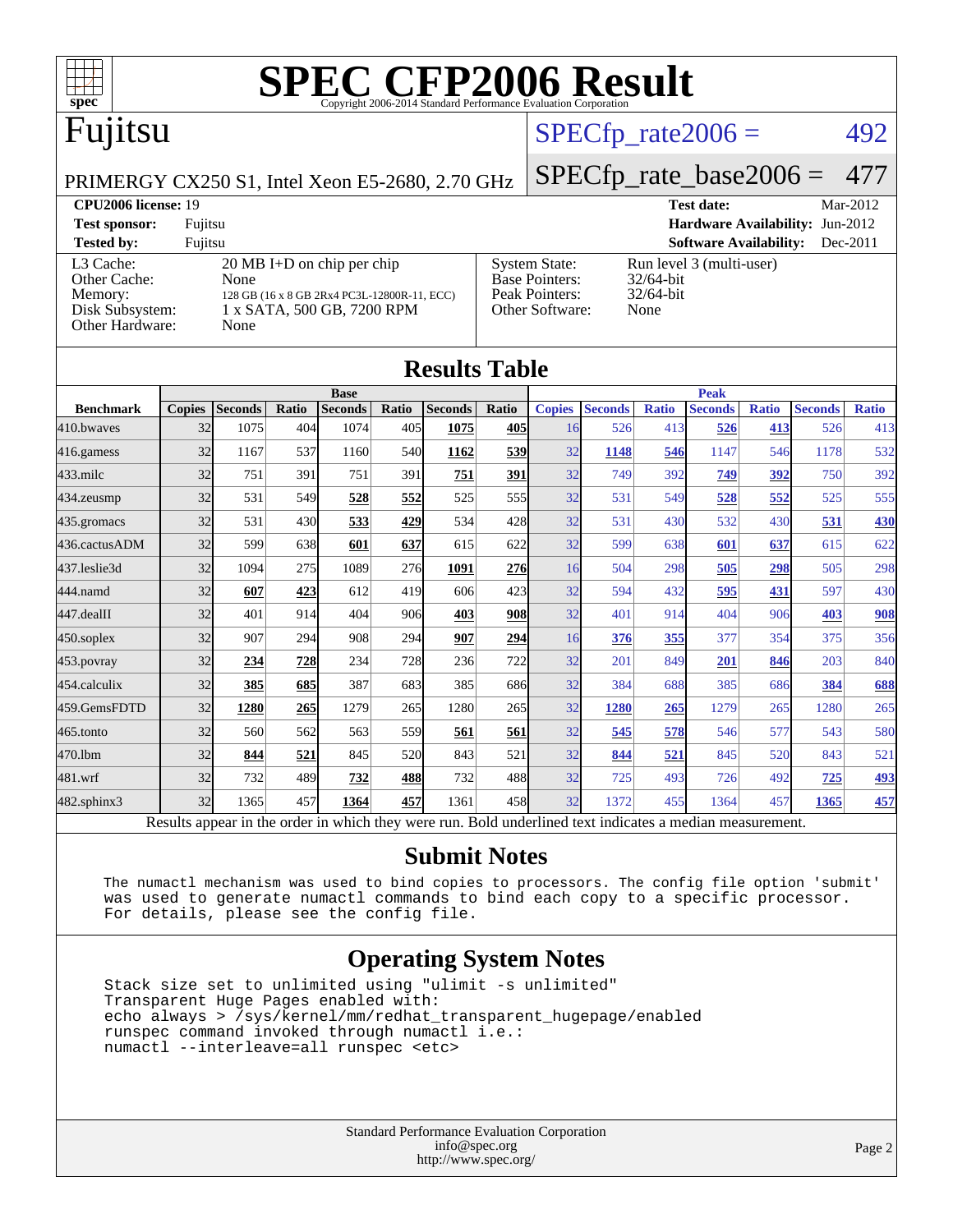

## Fujitsu

 $SPECTp_rate2006 = 492$ 

PRIMERGY CX250 S1, Intel Xeon E5-2680, 2.70 GHz

[SPECfp\\_rate\\_base2006 =](http://www.spec.org/auto/cpu2006/Docs/result-fields.html#SPECfpratebase2006) 477

**[CPU2006 license:](http://www.spec.org/auto/cpu2006/Docs/result-fields.html#CPU2006license)** 19 **[Test date:](http://www.spec.org/auto/cpu2006/Docs/result-fields.html#Testdate)** Mar-2012 **[Test sponsor:](http://www.spec.org/auto/cpu2006/Docs/result-fields.html#Testsponsor)** Fujitsu **[Hardware Availability:](http://www.spec.org/auto/cpu2006/Docs/result-fields.html#HardwareAvailability)** Jun-2012 **[Tested by:](http://www.spec.org/auto/cpu2006/Docs/result-fields.html#Testedby)** Fujitsu **[Software Availability:](http://www.spec.org/auto/cpu2006/Docs/result-fields.html#SoftwareAvailability)** Dec-2011

#### **[General Notes](http://www.spec.org/auto/cpu2006/Docs/result-fields.html#GeneralNotes)**

Environment variables set by runspec before the start of the run: LD\_LIBRARY\_PATH = "/SPECcpu2006/libs/32:/SPECcpu2006/libs/64"

 Binaries compiled on a system with 1x Core i7-860 CPU + 8GB memory using RHEL5.5 This result was measured on the PRIMERGY CX250 S1. The PRIMERGY CX250 S1 and the PRIMERGY CX270 S1 are electronically equivalent. For information about Fujitsu please visit: <http://www.fujitsu.com>

**[Base Compiler Invocation](http://www.spec.org/auto/cpu2006/Docs/result-fields.html#BaseCompilerInvocation)**

 $C$  benchmarks:<br>icc  $-m64$ 

[C++ benchmarks:](http://www.spec.org/auto/cpu2006/Docs/result-fields.html#CXXbenchmarks) [icpc -m64](http://www.spec.org/cpu2006/results/res2012q3/cpu2006-20120605-22761.flags.html#user_CXXbase_intel_icpc_64bit_bedb90c1146cab66620883ef4f41a67e)

[Fortran benchmarks](http://www.spec.org/auto/cpu2006/Docs/result-fields.html#Fortranbenchmarks): [ifort -m64](http://www.spec.org/cpu2006/results/res2012q3/cpu2006-20120605-22761.flags.html#user_FCbase_intel_ifort_64bit_ee9d0fb25645d0210d97eb0527dcc06e)

[Benchmarks using both Fortran and C](http://www.spec.org/auto/cpu2006/Docs/result-fields.html#BenchmarksusingbothFortranandC): [icc -m64](http://www.spec.org/cpu2006/results/res2012q3/cpu2006-20120605-22761.flags.html#user_CC_FCbase_intel_icc_64bit_0b7121f5ab7cfabee23d88897260401c) [ifort -m64](http://www.spec.org/cpu2006/results/res2012q3/cpu2006-20120605-22761.flags.html#user_CC_FCbase_intel_ifort_64bit_ee9d0fb25645d0210d97eb0527dcc06e)

#### **[Base Portability Flags](http://www.spec.org/auto/cpu2006/Docs/result-fields.html#BasePortabilityFlags)**

| 410.bwaves: -DSPEC CPU LP64                 |                                                                |
|---------------------------------------------|----------------------------------------------------------------|
| 416.gamess: -DSPEC_CPU_LP64                 |                                                                |
| 433.milc: -DSPEC CPU LP64                   |                                                                |
| 434.zeusmp: -DSPEC_CPU_LP64                 |                                                                |
| 435.gromacs: -DSPEC_CPU_LP64 -nofor_main    |                                                                |
| 436.cactusADM: -DSPEC CPU LP64 -nofor main  |                                                                |
| 437.leslie3d: -DSPEC CPU LP64               |                                                                |
| 444.namd: -DSPEC CPU LP64                   |                                                                |
| 447.dealII: -DSPEC CPU LP64                 |                                                                |
| 450.soplex: -DSPEC_CPU_LP64                 |                                                                |
| 453.povray: -DSPEC_CPU_LP64                 |                                                                |
| 454.calculix: - DSPEC CPU LP64 - nofor main |                                                                |
| 459. GemsFDTD: - DSPEC CPU LP64             |                                                                |
| 465.tonto: - DSPEC CPU LP64                 |                                                                |
| 470.1bm: - DSPEC CPU LP64                   |                                                                |
|                                             | 481.wrf: -DSPEC CPU_LP64 -DSPEC_CPU_CASE_FLAG -DSPEC_CPU_LINUX |
| 482.sphinx3: -DSPEC_CPU_LP64                |                                                                |
|                                             |                                                                |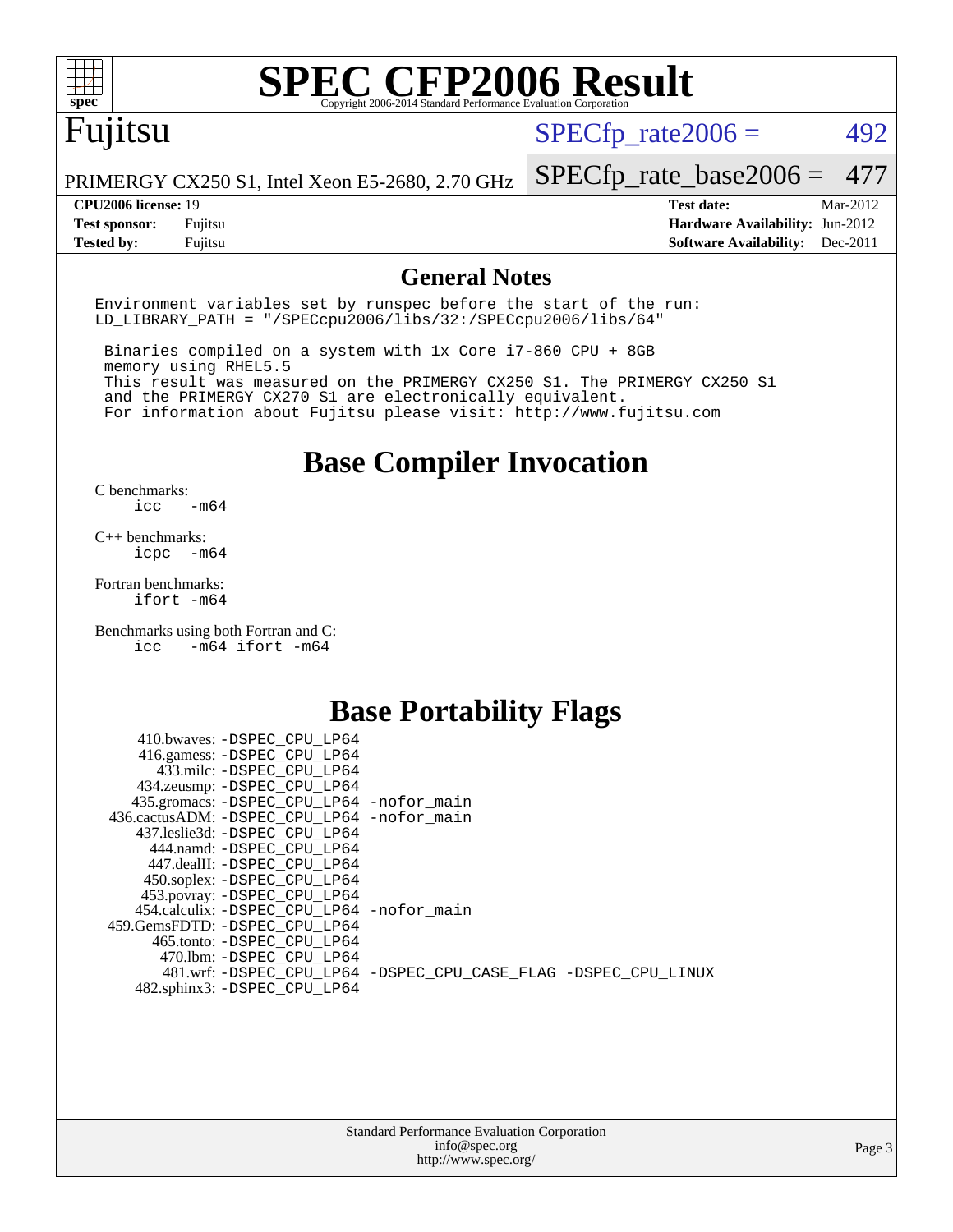

## Fujitsu

 $SPECTp\_rate2006 = 492$ 

PRIMERGY CX250 S1, Intel Xeon E5-2680, 2.70 GHz

[SPECfp\\_rate\\_base2006 =](http://www.spec.org/auto/cpu2006/Docs/result-fields.html#SPECfpratebase2006) 477

**[CPU2006 license:](http://www.spec.org/auto/cpu2006/Docs/result-fields.html#CPU2006license)** 19 **[Test date:](http://www.spec.org/auto/cpu2006/Docs/result-fields.html#Testdate)** Mar-2012 **[Test sponsor:](http://www.spec.org/auto/cpu2006/Docs/result-fields.html#Testsponsor)** Fujitsu **[Hardware Availability:](http://www.spec.org/auto/cpu2006/Docs/result-fields.html#HardwareAvailability)** Jun-2012 **[Tested by:](http://www.spec.org/auto/cpu2006/Docs/result-fields.html#Testedby)** Fujitsu **[Software Availability:](http://www.spec.org/auto/cpu2006/Docs/result-fields.html#SoftwareAvailability)** Dec-2011

#### **[Base Optimization Flags](http://www.spec.org/auto/cpu2006/Docs/result-fields.html#BaseOptimizationFlags)**

| C benchmarks:<br>-xAVX -ipo -03 -no-prec-div -static -opt-prefetch -auto-p32<br>-ansi-alias -opt-mem-layout-trans=3 |  |
|---------------------------------------------------------------------------------------------------------------------|--|
| $C_{++}$ benchmarks:                                                                                                |  |
| -xAVX -ipo -03 -no-prec-div -static -opt-prefetch -auto-p32                                                         |  |
| -ansi-alias -opt-mem-layout-trans=3                                                                                 |  |
|                                                                                                                     |  |
| Fortran benchmarks:                                                                                                 |  |
| -xAVX -ipo -03 -no-prec-div -static -opt-prefetch                                                                   |  |
| Benchmarks using both Fortran and C:                                                                                |  |
| -xAVX -ipo -03 -no-prec-div -static -opt-prefetch -auto-p32                                                         |  |
| -ansi-alias -opt-mem-layout-trans=3                                                                                 |  |

#### **[Peak Compiler Invocation](http://www.spec.org/auto/cpu2006/Docs/result-fields.html#PeakCompilerInvocation)**

[C benchmarks \(except as noted below\)](http://www.spec.org/auto/cpu2006/Docs/result-fields.html#Cbenchmarksexceptasnotedbelow):  $\text{icc}$   $-\text{m64}$ 

482.sphinx3: [icc -m32](http://www.spec.org/cpu2006/results/res2012q3/cpu2006-20120605-22761.flags.html#user_peakCCLD482_sphinx3_intel_icc_a6a621f8d50482236b970c6ac5f55f93)

[C++ benchmarks \(except as noted below\):](http://www.spec.org/auto/cpu2006/Docs/result-fields.html#CXXbenchmarksexceptasnotedbelow) [icpc -m64](http://www.spec.org/cpu2006/results/res2012q3/cpu2006-20120605-22761.flags.html#user_CXXpeak_intel_icpc_64bit_bedb90c1146cab66620883ef4f41a67e)

450.soplex: [icpc -m32](http://www.spec.org/cpu2006/results/res2012q3/cpu2006-20120605-22761.flags.html#user_peakCXXLD450_soplex_intel_icpc_4e5a5ef1a53fd332b3c49e69c3330699)

[Fortran benchmarks](http://www.spec.org/auto/cpu2006/Docs/result-fields.html#Fortranbenchmarks): [ifort -m64](http://www.spec.org/cpu2006/results/res2012q3/cpu2006-20120605-22761.flags.html#user_FCpeak_intel_ifort_64bit_ee9d0fb25645d0210d97eb0527dcc06e)

[Benchmarks using both Fortran and C](http://www.spec.org/auto/cpu2006/Docs/result-fields.html#BenchmarksusingbothFortranandC): [icc -m64](http://www.spec.org/cpu2006/results/res2012q3/cpu2006-20120605-22761.flags.html#user_CC_FCpeak_intel_icc_64bit_0b7121f5ab7cfabee23d88897260401c) [ifort -m64](http://www.spec.org/cpu2006/results/res2012q3/cpu2006-20120605-22761.flags.html#user_CC_FCpeak_intel_ifort_64bit_ee9d0fb25645d0210d97eb0527dcc06e)

#### **[Peak Portability Flags](http://www.spec.org/auto/cpu2006/Docs/result-fields.html#PeakPortabilityFlags)**

 410.bwaves: [-DSPEC\\_CPU\\_LP64](http://www.spec.org/cpu2006/results/res2012q3/cpu2006-20120605-22761.flags.html#suite_peakPORTABILITY410_bwaves_DSPEC_CPU_LP64) 416.gamess: [-DSPEC\\_CPU\\_LP64](http://www.spec.org/cpu2006/results/res2012q3/cpu2006-20120605-22761.flags.html#suite_peakPORTABILITY416_gamess_DSPEC_CPU_LP64) 433.milc: [-DSPEC\\_CPU\\_LP64](http://www.spec.org/cpu2006/results/res2012q3/cpu2006-20120605-22761.flags.html#suite_peakPORTABILITY433_milc_DSPEC_CPU_LP64) 434.zeusmp: [-DSPEC\\_CPU\\_LP64](http://www.spec.org/cpu2006/results/res2012q3/cpu2006-20120605-22761.flags.html#suite_peakPORTABILITY434_zeusmp_DSPEC_CPU_LP64) 435.gromacs: [-DSPEC\\_CPU\\_LP64](http://www.spec.org/cpu2006/results/res2012q3/cpu2006-20120605-22761.flags.html#suite_peakPORTABILITY435_gromacs_DSPEC_CPU_LP64) [-nofor\\_main](http://www.spec.org/cpu2006/results/res2012q3/cpu2006-20120605-22761.flags.html#user_peakLDPORTABILITY435_gromacs_f-nofor_main) 436.cactusADM: [-DSPEC\\_CPU\\_LP64](http://www.spec.org/cpu2006/results/res2012q3/cpu2006-20120605-22761.flags.html#suite_peakPORTABILITY436_cactusADM_DSPEC_CPU_LP64) [-nofor\\_main](http://www.spec.org/cpu2006/results/res2012q3/cpu2006-20120605-22761.flags.html#user_peakLDPORTABILITY436_cactusADM_f-nofor_main) 437.leslie3d: [-DSPEC\\_CPU\\_LP64](http://www.spec.org/cpu2006/results/res2012q3/cpu2006-20120605-22761.flags.html#suite_peakPORTABILITY437_leslie3d_DSPEC_CPU_LP64) 444.namd: [-DSPEC\\_CPU\\_LP64](http://www.spec.org/cpu2006/results/res2012q3/cpu2006-20120605-22761.flags.html#suite_peakPORTABILITY444_namd_DSPEC_CPU_LP64) 447.dealII: [-DSPEC\\_CPU\\_LP64](http://www.spec.org/cpu2006/results/res2012q3/cpu2006-20120605-22761.flags.html#suite_peakPORTABILITY447_dealII_DSPEC_CPU_LP64) 453.povray: [-DSPEC\\_CPU\\_LP64](http://www.spec.org/cpu2006/results/res2012q3/cpu2006-20120605-22761.flags.html#suite_peakPORTABILITY453_povray_DSPEC_CPU_LP64)

Continued on next page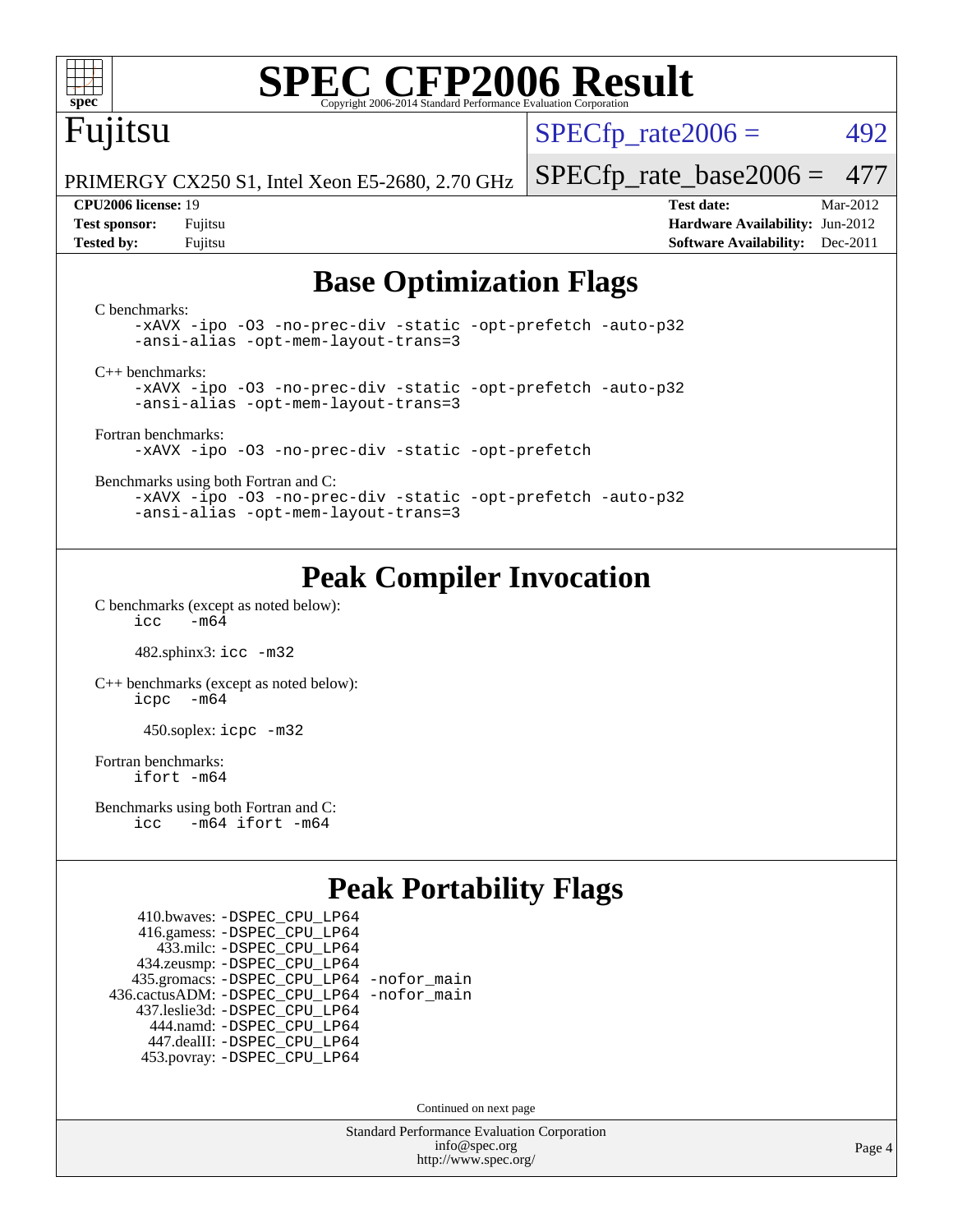

## Fujitsu

 $SPECTp\_rate2006 = 492$ 

PRIMERGY CX250 S1, Intel Xeon E5-2680, 2.70 GHz

[SPECfp\\_rate\\_base2006 =](http://www.spec.org/auto/cpu2006/Docs/result-fields.html#SPECfpratebase2006) 477

**[CPU2006 license:](http://www.spec.org/auto/cpu2006/Docs/result-fields.html#CPU2006license)** 19 **[Test date:](http://www.spec.org/auto/cpu2006/Docs/result-fields.html#Testdate)** Mar-2012 **[Test sponsor:](http://www.spec.org/auto/cpu2006/Docs/result-fields.html#Testsponsor)** Fujitsu **[Hardware Availability:](http://www.spec.org/auto/cpu2006/Docs/result-fields.html#HardwareAvailability)** Jun-2012 **[Tested by:](http://www.spec.org/auto/cpu2006/Docs/result-fields.html#Testedby)** Fujitsu **Fugital Example 2011 [Software Availability:](http://www.spec.org/auto/cpu2006/Docs/result-fields.html#SoftwareAvailability)** Dec-2011

### **[Peak Portability Flags \(Continued\)](http://www.spec.org/auto/cpu2006/Docs/result-fields.html#PeakPortabilityFlags)**

 454.calculix: [-DSPEC\\_CPU\\_LP64](http://www.spec.org/cpu2006/results/res2012q3/cpu2006-20120605-22761.flags.html#suite_peakPORTABILITY454_calculix_DSPEC_CPU_LP64) [-nofor\\_main](http://www.spec.org/cpu2006/results/res2012q3/cpu2006-20120605-22761.flags.html#user_peakLDPORTABILITY454_calculix_f-nofor_main) 459.GemsFDTD: [-DSPEC\\_CPU\\_LP64](http://www.spec.org/cpu2006/results/res2012q3/cpu2006-20120605-22761.flags.html#suite_peakPORTABILITY459_GemsFDTD_DSPEC_CPU_LP64) 465.tonto: [-DSPEC\\_CPU\\_LP64](http://www.spec.org/cpu2006/results/res2012q3/cpu2006-20120605-22761.flags.html#suite_peakPORTABILITY465_tonto_DSPEC_CPU_LP64) 470.lbm: [-DSPEC\\_CPU\\_LP64](http://www.spec.org/cpu2006/results/res2012q3/cpu2006-20120605-22761.flags.html#suite_peakPORTABILITY470_lbm_DSPEC_CPU_LP64) 481.wrf: [-DSPEC\\_CPU\\_LP64](http://www.spec.org/cpu2006/results/res2012q3/cpu2006-20120605-22761.flags.html#suite_peakPORTABILITY481_wrf_DSPEC_CPU_LP64) [-DSPEC\\_CPU\\_CASE\\_FLAG](http://www.spec.org/cpu2006/results/res2012q3/cpu2006-20120605-22761.flags.html#b481.wrf_peakCPORTABILITY_DSPEC_CPU_CASE_FLAG) [-DSPEC\\_CPU\\_LINUX](http://www.spec.org/cpu2006/results/res2012q3/cpu2006-20120605-22761.flags.html#b481.wrf_peakCPORTABILITY_DSPEC_CPU_LINUX)

### **[Peak Optimization Flags](http://www.spec.org/auto/cpu2006/Docs/result-fields.html#PeakOptimizationFlags)**

[C benchmarks](http://www.spec.org/auto/cpu2006/Docs/result-fields.html#Cbenchmarks):

 433.milc: [-xAVX](http://www.spec.org/cpu2006/results/res2012q3/cpu2006-20120605-22761.flags.html#user_peakPASS2_CFLAGSPASS2_LDFLAGS433_milc_f-xAVX)(pass 2) [-prof-gen](http://www.spec.org/cpu2006/results/res2012q3/cpu2006-20120605-22761.flags.html#user_peakPASS1_CFLAGSPASS1_LDFLAGS433_milc_prof_gen_e43856698f6ca7b7e442dfd80e94a8fc)(pass 1) [-ipo](http://www.spec.org/cpu2006/results/res2012q3/cpu2006-20120605-22761.flags.html#user_peakPASS2_CFLAGSPASS2_LDFLAGS433_milc_f-ipo)(pass 2) [-O3](http://www.spec.org/cpu2006/results/res2012q3/cpu2006-20120605-22761.flags.html#user_peakPASS2_CFLAGSPASS2_LDFLAGS433_milc_f-O3)(pass 2) [-no-prec-div](http://www.spec.org/cpu2006/results/res2012q3/cpu2006-20120605-22761.flags.html#user_peakPASS2_CFLAGSPASS2_LDFLAGS433_milc_f-no-prec-div)(pass 2) [-prof-use](http://www.spec.org/cpu2006/results/res2012q3/cpu2006-20120605-22761.flags.html#user_peakPASS2_CFLAGSPASS2_LDFLAGS433_milc_prof_use_bccf7792157ff70d64e32fe3e1250b55)(pass 2) [-static](http://www.spec.org/cpu2006/results/res2012q3/cpu2006-20120605-22761.flags.html#user_peakOPTIMIZE433_milc_f-static) [-auto-ilp32](http://www.spec.org/cpu2006/results/res2012q3/cpu2006-20120605-22761.flags.html#user_peakCOPTIMIZE433_milc_f-auto-ilp32) [-opt-mem-layout-trans=3](http://www.spec.org/cpu2006/results/res2012q3/cpu2006-20120605-22761.flags.html#user_peakCOPTIMIZE433_milc_f-opt-mem-layout-trans_a7b82ad4bd7abf52556d4961a2ae94d5)

 $470.$ lbm: basepeak = yes

482.sphinx3: [-xAVX](http://www.spec.org/cpu2006/results/res2012q3/cpu2006-20120605-22761.flags.html#user_peakOPTIMIZE482_sphinx3_f-xAVX) [-ipo](http://www.spec.org/cpu2006/results/res2012q3/cpu2006-20120605-22761.flags.html#user_peakOPTIMIZE482_sphinx3_f-ipo) [-O3](http://www.spec.org/cpu2006/results/res2012q3/cpu2006-20120605-22761.flags.html#user_peakOPTIMIZE482_sphinx3_f-O3) [-no-prec-div](http://www.spec.org/cpu2006/results/res2012q3/cpu2006-20120605-22761.flags.html#user_peakOPTIMIZE482_sphinx3_f-no-prec-div) [-unroll2](http://www.spec.org/cpu2006/results/res2012q3/cpu2006-20120605-22761.flags.html#user_peakCOPTIMIZE482_sphinx3_f-unroll_784dae83bebfb236979b41d2422d7ec2)

[C++ benchmarks:](http://www.spec.org/auto/cpu2006/Docs/result-fields.html#CXXbenchmarks)

444.namd:  $-xAVX(pass 2)$  $-xAVX(pass 2)$  [-prof-gen](http://www.spec.org/cpu2006/results/res2012q3/cpu2006-20120605-22761.flags.html#user_peakPASS1_CXXFLAGSPASS1_LDFLAGS444_namd_prof_gen_e43856698f6ca7b7e442dfd80e94a8fc)(pass 1) [-ipo](http://www.spec.org/cpu2006/results/res2012q3/cpu2006-20120605-22761.flags.html#user_peakPASS2_CXXFLAGSPASS2_LDFLAGS444_namd_f-ipo)(pass 2) [-O3](http://www.spec.org/cpu2006/results/res2012q3/cpu2006-20120605-22761.flags.html#user_peakPASS2_CXXFLAGSPASS2_LDFLAGS444_namd_f-O3)(pass 2) [-no-prec-div](http://www.spec.org/cpu2006/results/res2012q3/cpu2006-20120605-22761.flags.html#user_peakPASS2_CXXFLAGSPASS2_LDFLAGS444_namd_f-no-prec-div)(pass 2) [-prof-use](http://www.spec.org/cpu2006/results/res2012q3/cpu2006-20120605-22761.flags.html#user_peakPASS2_CXXFLAGSPASS2_LDFLAGS444_namd_prof_use_bccf7792157ff70d64e32fe3e1250b55)(pass 2) [-fno-alias](http://www.spec.org/cpu2006/results/res2012q3/cpu2006-20120605-22761.flags.html#user_peakCXXOPTIMIZE444_namd_f-no-alias_694e77f6c5a51e658e82ccff53a9e63a) [-auto-ilp32](http://www.spec.org/cpu2006/results/res2012q3/cpu2006-20120605-22761.flags.html#user_peakCXXOPTIMIZE444_namd_f-auto-ilp32)

 $447$ .dealII: basepeak = yes

 $450$ .soplex:  $-x$ AVX(pass 2)  $-p$ rof-gen(pass 1)  $-i$ po(pass 2)  $-03$ (pass 2) [-no-prec-div](http://www.spec.org/cpu2006/results/res2012q3/cpu2006-20120605-22761.flags.html#user_peakPASS2_CXXFLAGSPASS2_LDFLAGS450_soplex_f-no-prec-div)(pass 2) [-prof-use](http://www.spec.org/cpu2006/results/res2012q3/cpu2006-20120605-22761.flags.html#user_peakPASS2_CXXFLAGSPASS2_LDFLAGS450_soplex_prof_use_bccf7792157ff70d64e32fe3e1250b55)(pass 2) [-opt-malloc-options=3](http://www.spec.org/cpu2006/results/res2012q3/cpu2006-20120605-22761.flags.html#user_peakOPTIMIZE450_soplex_f-opt-malloc-options_13ab9b803cf986b4ee62f0a5998c2238)

 453.povray: [-xAVX](http://www.spec.org/cpu2006/results/res2012q3/cpu2006-20120605-22761.flags.html#user_peakPASS2_CXXFLAGSPASS2_LDFLAGS453_povray_f-xAVX)(pass 2) [-prof-gen](http://www.spec.org/cpu2006/results/res2012q3/cpu2006-20120605-22761.flags.html#user_peakPASS1_CXXFLAGSPASS1_LDFLAGS453_povray_prof_gen_e43856698f6ca7b7e442dfd80e94a8fc)(pass 1) [-ipo](http://www.spec.org/cpu2006/results/res2012q3/cpu2006-20120605-22761.flags.html#user_peakPASS2_CXXFLAGSPASS2_LDFLAGS453_povray_f-ipo)(pass 2) [-O3](http://www.spec.org/cpu2006/results/res2012q3/cpu2006-20120605-22761.flags.html#user_peakPASS2_CXXFLAGSPASS2_LDFLAGS453_povray_f-O3)(pass 2) [-no-prec-div](http://www.spec.org/cpu2006/results/res2012q3/cpu2006-20120605-22761.flags.html#user_peakPASS2_CXXFLAGSPASS2_LDFLAGS453_povray_f-no-prec-div)(pass 2) [-prof-use](http://www.spec.org/cpu2006/results/res2012q3/cpu2006-20120605-22761.flags.html#user_peakPASS2_CXXFLAGSPASS2_LDFLAGS453_povray_prof_use_bccf7792157ff70d64e32fe3e1250b55)(pass 2) [-unroll4](http://www.spec.org/cpu2006/results/res2012q3/cpu2006-20120605-22761.flags.html#user_peakCXXOPTIMIZE453_povray_f-unroll_4e5e4ed65b7fd20bdcd365bec371b81f) [-ansi-alias](http://www.spec.org/cpu2006/results/res2012q3/cpu2006-20120605-22761.flags.html#user_peakCXXOPTIMIZE453_povray_f-ansi-alias)

[Fortran benchmarks](http://www.spec.org/auto/cpu2006/Docs/result-fields.html#Fortranbenchmarks):

 410.bwaves: [-xAVX](http://www.spec.org/cpu2006/results/res2012q3/cpu2006-20120605-22761.flags.html#user_peakPASS2_FFLAGSPASS2_LDFLAGS410_bwaves_f-xAVX)(pass 2) [-prof-gen](http://www.spec.org/cpu2006/results/res2012q3/cpu2006-20120605-22761.flags.html#user_peakPASS1_FFLAGSPASS1_LDFLAGS410_bwaves_prof_gen_e43856698f6ca7b7e442dfd80e94a8fc)(pass 1) [-ipo](http://www.spec.org/cpu2006/results/res2012q3/cpu2006-20120605-22761.flags.html#user_peakPASS2_FFLAGSPASS2_LDFLAGS410_bwaves_f-ipo)(pass 2) [-O3](http://www.spec.org/cpu2006/results/res2012q3/cpu2006-20120605-22761.flags.html#user_peakPASS2_FFLAGSPASS2_LDFLAGS410_bwaves_f-O3)(pass 2) [-no-prec-div](http://www.spec.org/cpu2006/results/res2012q3/cpu2006-20120605-22761.flags.html#user_peakPASS2_FFLAGSPASS2_LDFLAGS410_bwaves_f-no-prec-div)(pass 2) [-prof-use](http://www.spec.org/cpu2006/results/res2012q3/cpu2006-20120605-22761.flags.html#user_peakPASS2_FFLAGSPASS2_LDFLAGS410_bwaves_prof_use_bccf7792157ff70d64e32fe3e1250b55)(pass 2) [-static](http://www.spec.org/cpu2006/results/res2012q3/cpu2006-20120605-22761.flags.html#user_peakOPTIMIZE410_bwaves_f-static)

 416.gamess: [-xAVX](http://www.spec.org/cpu2006/results/res2012q3/cpu2006-20120605-22761.flags.html#user_peakPASS2_FFLAGSPASS2_LDFLAGS416_gamess_f-xAVX)(pass 2) [-prof-gen](http://www.spec.org/cpu2006/results/res2012q3/cpu2006-20120605-22761.flags.html#user_peakPASS1_FFLAGSPASS1_LDFLAGS416_gamess_prof_gen_e43856698f6ca7b7e442dfd80e94a8fc)(pass 1) [-ipo](http://www.spec.org/cpu2006/results/res2012q3/cpu2006-20120605-22761.flags.html#user_peakPASS2_FFLAGSPASS2_LDFLAGS416_gamess_f-ipo)(pass 2) [-O3](http://www.spec.org/cpu2006/results/res2012q3/cpu2006-20120605-22761.flags.html#user_peakPASS2_FFLAGSPASS2_LDFLAGS416_gamess_f-O3)(pass 2) [-no-prec-div](http://www.spec.org/cpu2006/results/res2012q3/cpu2006-20120605-22761.flags.html#user_peakPASS2_FFLAGSPASS2_LDFLAGS416_gamess_f-no-prec-div)(pass 2) [-prof-use](http://www.spec.org/cpu2006/results/res2012q3/cpu2006-20120605-22761.flags.html#user_peakPASS2_FFLAGSPASS2_LDFLAGS416_gamess_prof_use_bccf7792157ff70d64e32fe3e1250b55)(pass 2) [-unroll2](http://www.spec.org/cpu2006/results/res2012q3/cpu2006-20120605-22761.flags.html#user_peakOPTIMIZE416_gamess_f-unroll_784dae83bebfb236979b41d2422d7ec2) [-inline-level=0](http://www.spec.org/cpu2006/results/res2012q3/cpu2006-20120605-22761.flags.html#user_peakOPTIMIZE416_gamess_f-inline-level_318d07a09274ad25e8d15dbfaa68ba50) [-scalar-rep-](http://www.spec.org/cpu2006/results/res2012q3/cpu2006-20120605-22761.flags.html#user_peakOPTIMIZE416_gamess_f-disablescalarrep_abbcad04450fb118e4809c81d83c8a1d) [-static](http://www.spec.org/cpu2006/results/res2012q3/cpu2006-20120605-22761.flags.html#user_peakOPTIMIZE416_gamess_f-static)

434.zeusmp: basepeak = yes

437.leslie3d: [-xAVX](http://www.spec.org/cpu2006/results/res2012q3/cpu2006-20120605-22761.flags.html#user_peakOPTIMIZE437_leslie3d_f-xAVX) [-ipo](http://www.spec.org/cpu2006/results/res2012q3/cpu2006-20120605-22761.flags.html#user_peakOPTIMIZE437_leslie3d_f-ipo) [-O3](http://www.spec.org/cpu2006/results/res2012q3/cpu2006-20120605-22761.flags.html#user_peakOPTIMIZE437_leslie3d_f-O3) [-no-prec-div](http://www.spec.org/cpu2006/results/res2012q3/cpu2006-20120605-22761.flags.html#user_peakOPTIMIZE437_leslie3d_f-no-prec-div) [-static](http://www.spec.org/cpu2006/results/res2012q3/cpu2006-20120605-22761.flags.html#user_peakOPTIMIZE437_leslie3d_f-static) [-opt-prefetch](http://www.spec.org/cpu2006/results/res2012q3/cpu2006-20120605-22761.flags.html#user_peakOPTIMIZE437_leslie3d_f-opt-prefetch)

459.GemsFDTD: basepeak = yes

Continued on next page